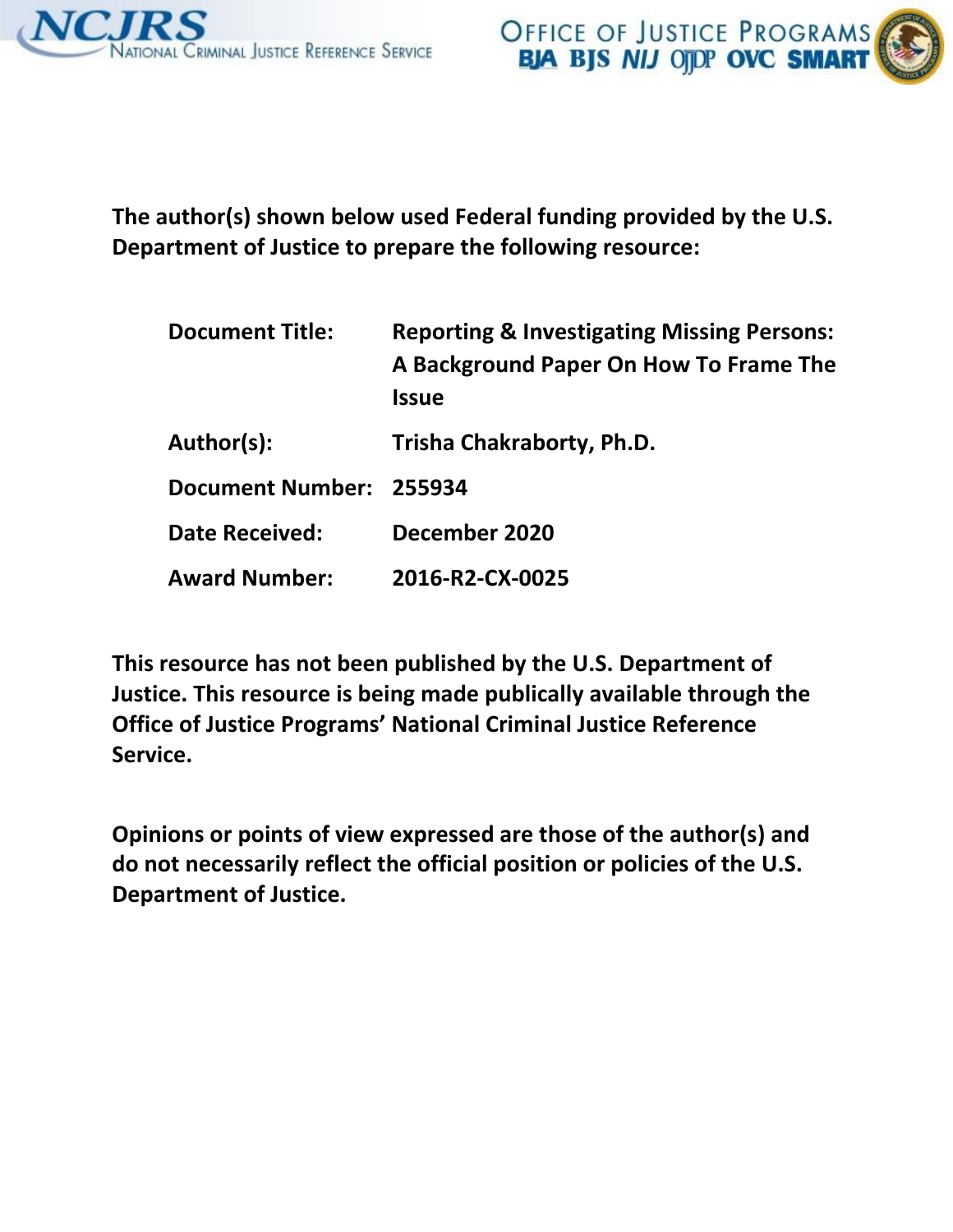# *REPORTING & INVESTIGATING MISSING PERSONS: A BACKGROUND PAPER ON HOW TO FRAME THE ISSUE*

The author shown below used Federal funding (NIJ Award Number 2016-R2-CX-0025) provided by the U.S. Department of Justice to prepare this paper. The author is Trisha Chakraborty (PhD), an American Association for the Advancement of Science (AAAS) Science and Technology Policy Fellow (2018-2020), who was placed at the National Institute of Justice. This paper was officially submitted July 2019 and disseminated at the U.S. Department of Justice's 14th Annual Government-to-Government Violence Against Women Tribal Consultation in August 2019.

 Service. Opinions or points of view expressed are those of the author and do not necessarily reflect This paper has not been published by the U.S. Department of Justice. This resource is being made publically available through the Office of Justice Programs' National Criminal Justice Reference the official position or policies of the U.S. Department of Justice.

> This resource was prepared by the author(s) using Federal funds provided by the U.S. Department of Justice. Opinions or points of view expressed are those of the author(s) and do not necessarily reflect the official position or policies of the U.S. Department of Justice.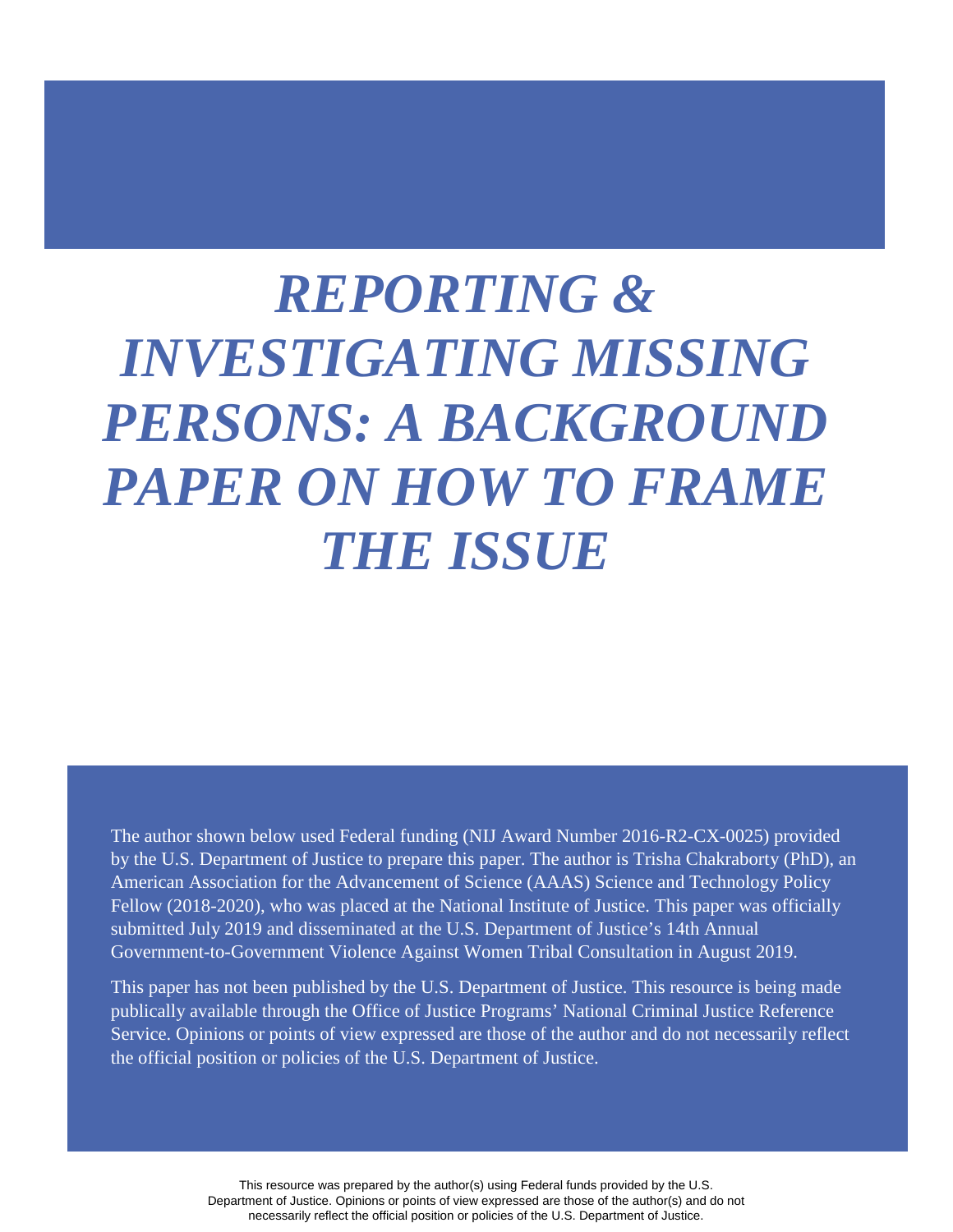## **INTRODUCTION**

The number of missing persons, both reported and unreported, has been raised as a major concern among tribal nations and advocates across in the United States (U.S.). In 2018, 612,846 missing person record entries were submitted to the National Crime Information Center's (NCIC) Missing Persons File, a crime database managed by the Federal Bureau of Investigation  $(FBI)$ .<sup>[1](#page-2-0)</sup> By December 31, 2018,<sup>1</sup> 553,065 entries (90 percent of total entries) were cleared or cancelled<sup>[2](#page-2-1)</sup> from the system, leaving 85,459 active entries in the NCIC.<sup>1</sup> This means that, in a country of 327 million people, tens of thousands of people still have not been located.

Despite making up the smallest portion of the U.S. population, the second highest number of reported missing persons  $(9.914 \text{ in } 2018)^1$  are American Indians (AI), Alaska Natives (AN), Native Hawaiians (NH), or Pacific Islanders (PI), which are grouped together. As such, a discussion is required of federal, state, and local laws, policies, and protocols that guide reporting and investigating missing person cases.

#### *Those Who Go Missing*

A common misconception is that missing person cases are crimes and are a result of criminal activity. However, going missing is not a crime. Many missing persons are found alive and their absence has nothing to do with criminal activity. Although there are laws in place requiring the reporting of missing children, there are no federal laws that require reporting and investigation into missing adults, specifically individuals over the age of 21. Adults have the right to choose to leave their established community without reporting that they are leaving. 327

It is important to note that a person may go missing intentionally or unintentionally. Someone experiencing problems at home (e.g., domestic violence) or in their life (e.g., financial issues) may choose to leave intentionally. They may want to escape the situation and start over somewhere else without notifying anyone. In a few cases, missing persons have voluntarily entered into a witness protection program. Unfortunately, there have also been cases where the missing person intentionally left with the purpose of committing suicide.

Regardless, the right to go missing was established from a 1995 U.S. Supreme Court decision, *McIntyre* v. *Ohio Elections Commission*, [3](#page-2-2) which upheld the First Amendment right of "freedom of the press" by supporting the right of an individual to remain anonymous when writing. This concept of anonymity has been extended to those adults who prefer to remain anonymous by going "missing."

<span id="page-2-2"></span>

 $\overline{a}$ 

<span id="page-2-0"></span><sup>&</sup>lt;sup>1</sup> [Missing Persons Report.](https://www.fbi.gov/file-repository/2018-ncic-missing-person-and-unidentified-person-statistics.pdf/view) (2018). National Crime Information Center. Retrieved June 17, 2019, from https://www.fbi.gov/file-repository/2018-ncic-missing-person-and-unidentified-person-statistics.pdf/view.

<span id="page-2-1"></span><sup>&</sup>lt;sup>2</sup> Cleared cases are those cases that have been solved, likely because the missing person has been located (living or deceased). Cancelled cases are those cases that are removed from the system because of incomplete reports or invalid data. 3 *McIntyre* v. *Ohio Elections Commission,* 1995.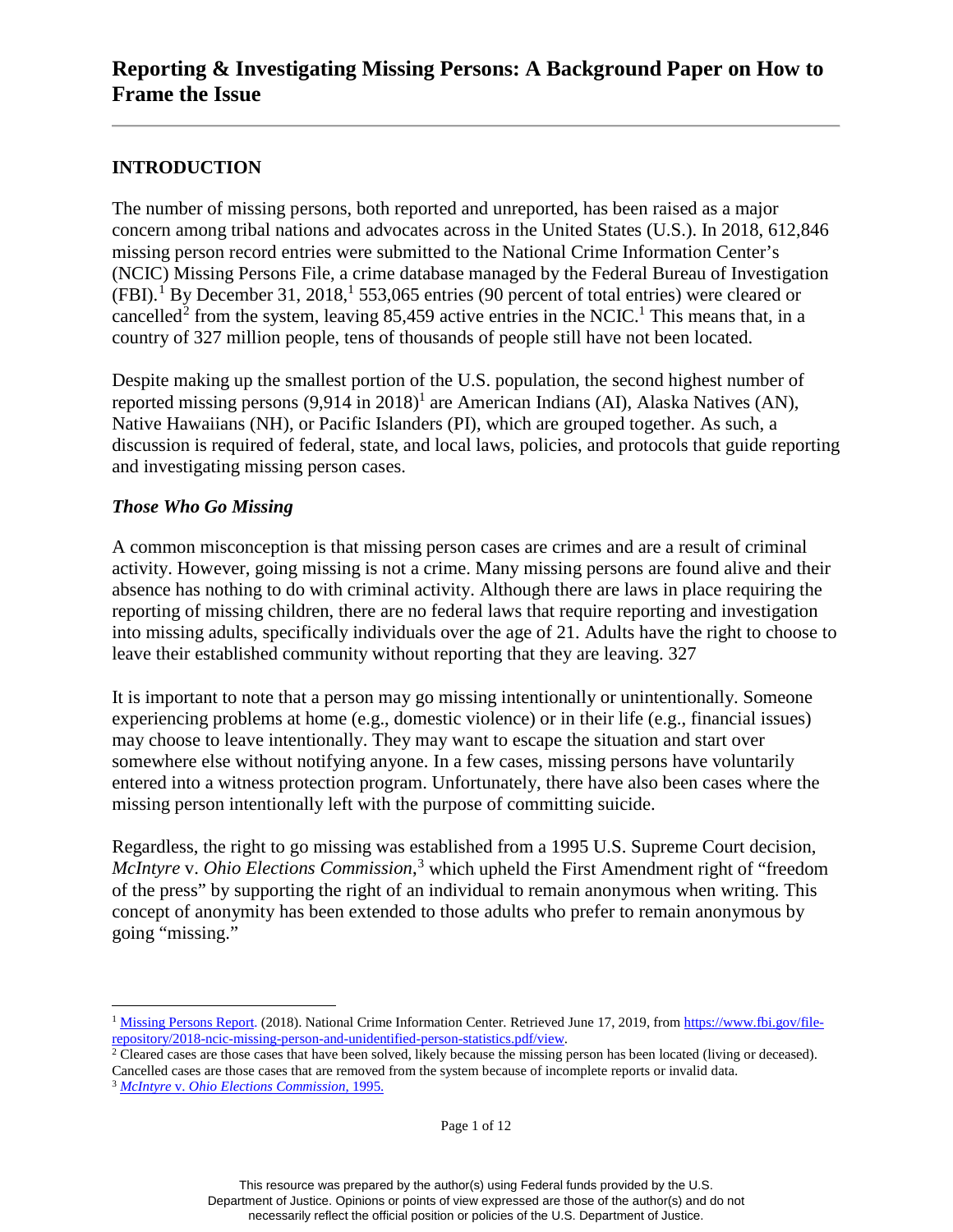Some people disappear unintentionally. Reasons for these types of disappearances could include accidents in remote locations where they cannot be found (at sea or while hiking) or where no one knows who the person is, cannot make a formal identification, or notify someone. For example, a person on a cross-country motor vehicle trip may get into a fatal accident. Someone suffering from dementia or a mental health issue may disappear inadvertently. Some cases may result from foul play. However, cases involving kidnapping, homicide, trafficking, or some other criminal act are very small in proportion to all missing person cases.

A recent analysis<sup>[4](#page-3-0)</sup> using National Missing and Unidentified Persons System (NamUs) data demonstrates the different outcomes seen in missing person cases. Seventy-five percent of resolved missing person cases involved a person recovered alive. Foul play was suspected in only 13 percent of active NamUs missing person cases. In addition, 25 percent of active unidentified person cases in NamUs indicate a manner of death that does not involve foul play (e.g., suicide, accident, or natural causes). Sixteen percent of the active unidentified person cases in NamUs were categorized as homicides.

Regardless of the reason for the disappearance, family and friends of the missing person experience trauma that can be overwhelming. They may have to navigate a complex environment without guidance to find resources to help report and resolve cases. For most people, needing to know the whereabouts of their loved one, regardless of the reason for their disappearance, is based on concerns for the person's safety and well-being.

Many missing person cases go unreported for various reasons. These include decisions by law enforcement (LE) not to upload cases to multiple data systems, LE's belief that the case will resolve itself, a lack of reporting in general, and undiscovered or unidentified decedents.<sup>[5](#page-3-1)</sup> As a result, the real number of missing adults in the U.S. is currently unknown and the scope of the problem is difficult to quantify. Greater standardization across all levels of government is necessary to ensure more accurate reporting of missing persons. The majority of missing person cases result in the person being located within a very short period of time. Sometimes the missing person is located by LE, but in many cases, the person returns on their own.

Missing person cases present a significant challenge to LE. This challenge is due, in part, to the high number of open cases and a lack of standardized protocols on reporting and investigating missing person cases. In addition, many of the nation's 17,000 LE agencies do not know about their state's missing person clearinghouse and federal databases, which are valuable tools for solving missing person cases. Investigating these cases is further complicated by that fact that many cities and counties bury unidentified remains without collecting DNA samples that could be used to help identify decedents.

 $\overline{a}$ 

<span id="page-3-0"></span><sup>4</sup> The NamUs analysis, completed in early 2019, is an internal document.

<span id="page-3-1"></span><sup>5</sup> As outlined in Fernandes-Alacantara, A. L. (Nov. 2017). Missing Adults: Background, Federal Programs, and Issues for Congress. *Congressional Research Service*, Washington, D.C.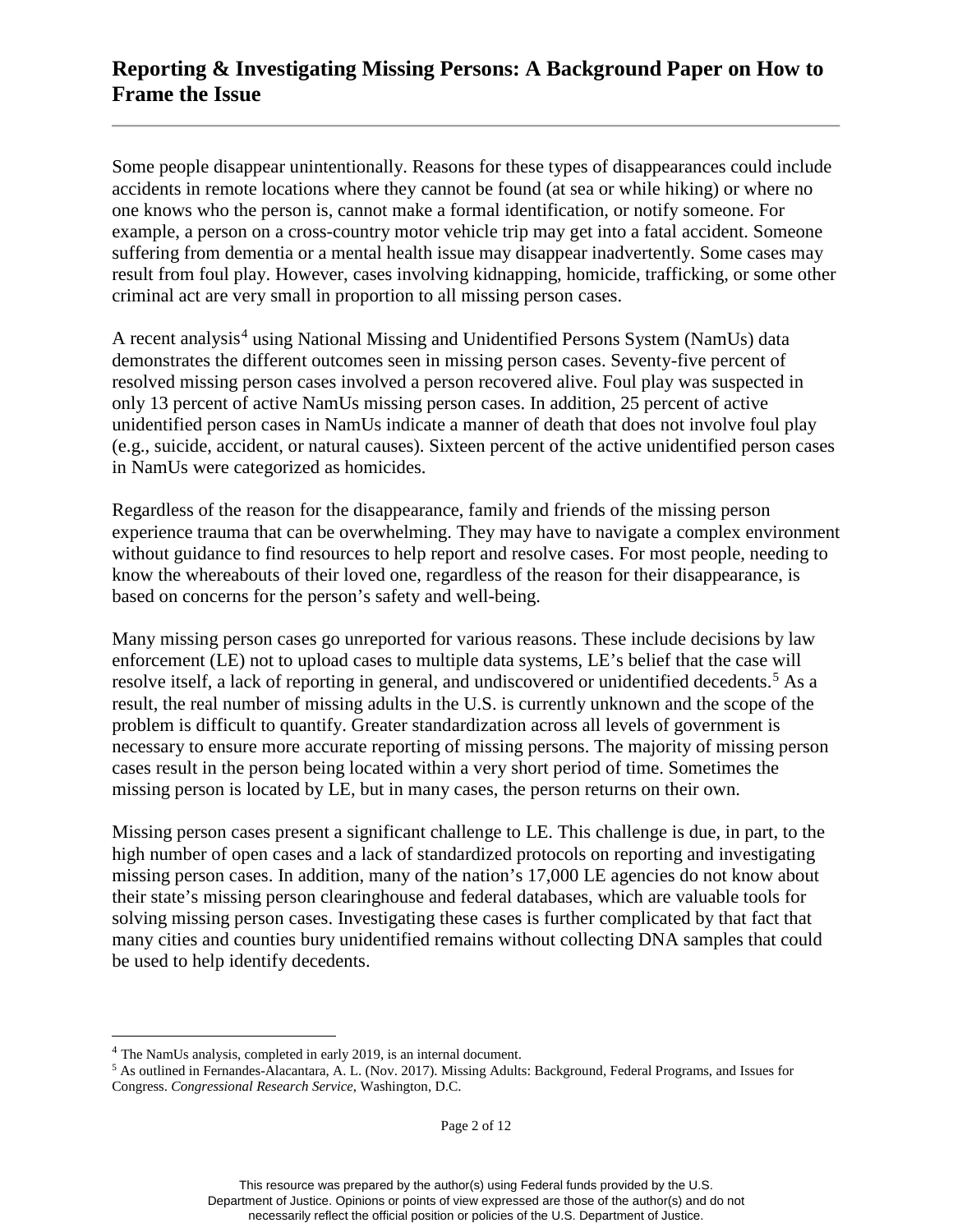#### *Resources to Help Find Missing Persons*

Given significant improvements in the forensic sciences in the past decade, it is possible to make identifications by analyzing DNA (i.e., genetic material from relatives) in unidentified deceased person cases. DNA analysis and the collection of family reference samples has been a key component in resolving missing person cases where the individual has been found to be deceased. Family reference samples are DNA samples taken by swabbing the inside of the cheek with a cotton swab. These samples can only be taken from family members who volunteer their DNA and can only be used to identify missing persons. However, even when labs are willing to collect and analyze DNA, they may not be equipped to perform DNA analysis of human remains, especially when the samples are old or degraded.

To address the need for better forensic resources, the federal government has facilitated increased reporting and investigation of missing person cases in several arenas. In 1967, the FBI established NCIC to report and track crimes across the U.S. This database includes reports of all types of crime. It also collects missing person cases, which are not crimes. In 1975, the 'Missing Persons File' was added to the NCIC database. However, it was not until 1982, when Congress passed the Missing Children's Act,<sup>[6](#page-4-0)</sup> that LE agents were required to upload every report of a missing child to NCIC's "Missing Persons Report." This act gave LE agencies across the U.S. access to case information that helped solve cases more efficiently. Then, in 1984, the Missing Children's Assistance Act<sup>[7](#page-4-1)</sup> (MCAA) directed the U.S. Department of Justice to lead federal efforts to recover children who are missing. The act also funded the National Center for Missing and Exploited Children (NCMEC), which supports LE and the general public in their recovery efforts. Since that time, updates to the MCAA have continued to fund initiatives to report and solve missing children cases.

A variety of federal databases provide additional support to LE agencies investigating missing person cases. The FBI established the Combined DNA Index System (CODIS) as a database for cases in which DNA evidence was found. CODIS collects DNA for both criminal and missing person cases.<sup>[8](#page-4-2)</sup> DNA records are kept confidential and discarded as soon as cases are closed. Family members of missing persons have the right to remove their DNA from the database at any time. Submission of DNA records for missing person cases are completely voluntary and must be submitted through an LE agency. Since the 1990s, LE agencies nationwide have submitted DNA records with the aim of using CODIS as a force multiplier to solve cases. CODIS is composed of local (LDIS), state (SDIS), and national (NDIS) databases that house DNA data related to all kinds of criminal cases and, separately, missing person cases. Other FBI

<span id="page-4-2"></span><sup>8</sup> FBI Laboratory Services. CODIS and NDIS fact sheet. Retrieved June 19, 2019, from

Page 3 of 12

<span id="page-4-0"></span> $\overline{a}$ <sup>6</sup> "S. 1701 — 97th Congress: Missing Children Act." (1981). www.GovTrack.us. Retrieved June 11, 2019, from [<https://www.govtrack.us/congress/bills/97/s1701>](https://www.govtrack.us/congress/bills/97/s1701).

<span id="page-4-1"></span><sup>7</sup> "S. 2014 — 98th Congress: Missing Children's Assistance Act." (1983). www.GovTrack.us. Retrieved June 11, 2019, from [<https://www.govtrack.us/congress/bills/98/s2014>](https://www.govtrack.us/congress/bills/98/s2014).

[<sup>&</sup>lt;https://www.fbi.gov/services/laboratory/biometric-analysis/codis/codis-and-ndis-fact-sheet>](https://www.fbi.gov/services/laboratory/biometric-analysis/codis/codis-and-ndis-fact-sheet).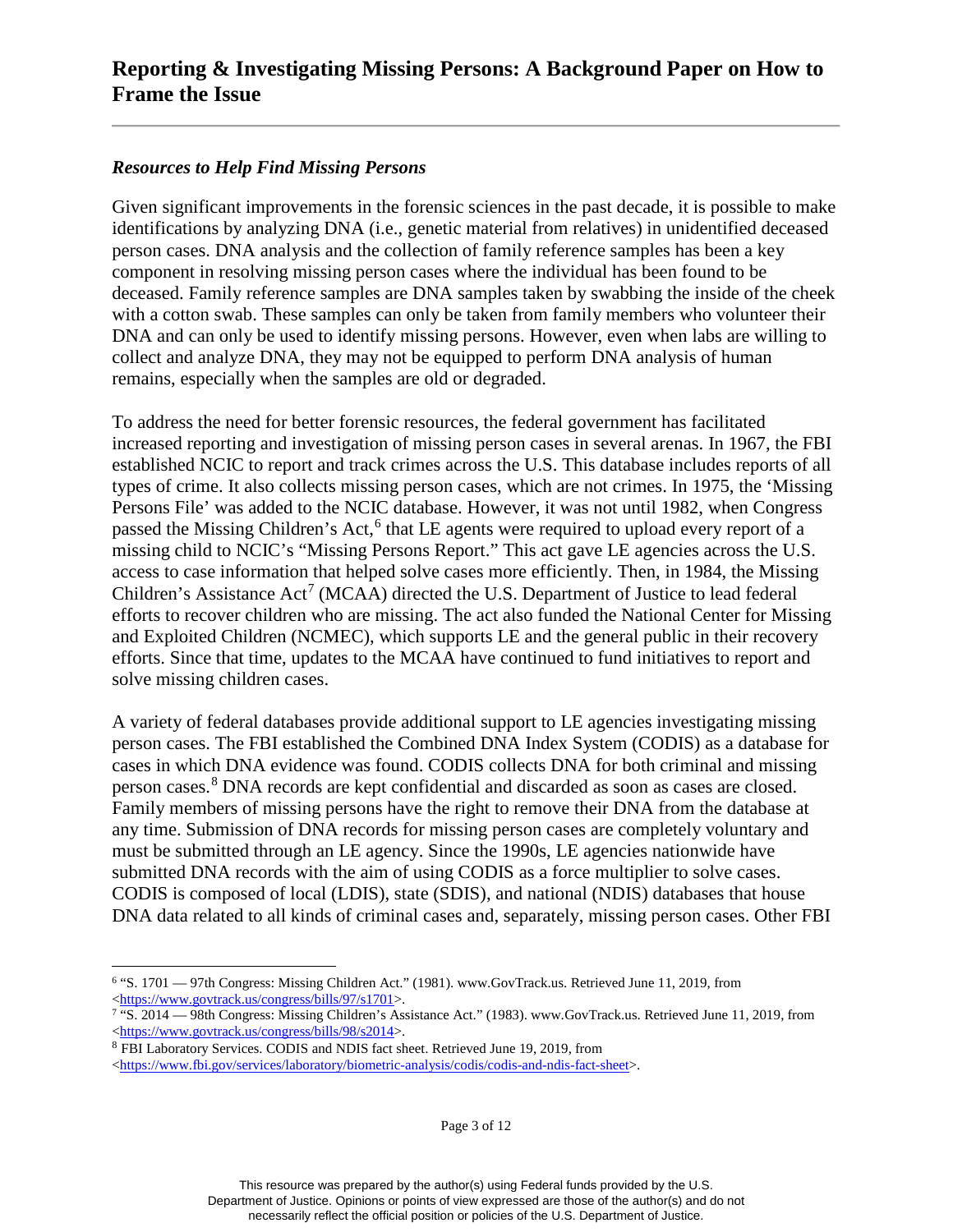programs include the Next Generation Identification System<sup>[9](#page-5-0)</sup> (NGI) and the Violent Criminal Apprehension Program (ViCAP).

In 2005, the National Institute of Justice (NIJ) directed the development of NamUs, which is a no-cost nationwide, centralized information clearinghouse and resource center on missing persons and on unidentified and unclaimed decedents. Currently managed by the University of North Texas Health Science Center, NamUs brings together LE, medical examiners, coroners, forensic experts, families, and the public to help resolve missing and unidentified person cases throughout the nation. NamUs also allows for greater cooperation between federal, state, local, and tribal government agencies and the public. Its focus is on solving missing person cases involving children, youth, and adults in equal measure. NamUs also collects voluntary DNA from family members to connect them with unidentified and unclaimed persons. However, it is important to note that these DNA samples are *only* used to identify missing persons and *never* used in criminal investigations. Collectively, these initiatives have demonstrated success in bringing greater attention to the plight of missing and unidentified person cases across the U.S.

In recent years, a call for action to address missing persons has resulted in some state and local governments passing laws requiring that missing persons be reported. Requiring reports results in more effective public safety responses to missing persons and more agency accountability. Still, because of disparities in federal, state, local, and tribal laws, there is persistent confusion about who should report, who should be reported missing, and when, where, and how to report. This paper compiles all published state and federal laws on reporting missing children, youth, and adults as of 2018.

#### **II. DEFINITIONS**

To understand how local and federal policies address the reporting and investigation of missing person cases, it is important to first understand terms used in the field and to discuss misunderstandings that lead to confusion about what these terms mean. To date, there is no official definition for a "missing person." Examination of federal, state, and local laws provides a general understanding of a missing person to be an individual who, voluntarily or involuntarily, cannot be located because their whereabouts are unknown.<sup>[10,](#page-5-1)[11](#page-5-2)</sup> The lack of a uniform definition stems from very little standardization nationally across policies, protocols, and practices governing how missing person cases are handled.

There is also controversy over the age at which a person is considered an adult. Generally, the federal government considers that anyone who is 17 years of age or younger is a child, and

 $\overline{a}$ 

<span id="page-5-0"></span><sup>&</sup>lt;sup>9</sup> NGI replaced the Integrated Automated Fingerprint Identification System (IAFIS) and covers a range of biometrics, not just fingerprints.

<sup>&</sup>lt;sup>10</sup> [Maryland Silver Alert Law Definitions.](https://mdsp.maryland.gov/Organization/Pages/CriminalInvestigationBureau/CriminalEnforcementDivision/SilverAlert.aspx)

<span id="page-5-2"></span><span id="page-5-1"></span><sup>&</sup>lt;sup>11</sup> [Missing Persons Report.](https://www.fbi.gov/file-repository/2018-ncic-missing-person-and-unidentified-person-statistics.pdf/view) (2018). National Crime Investigation Center. Retrieved June 17, 2019, fro[m https://www.fbi.gov/file](https://www.fbi.gov/file-repository/2018-ncic-missing-person-and-unidentified-person-statistics.pdf/view)[repository/2018-ncic-missing-person-and-unidentified-person-statistics.pdf/view.](https://www.fbi.gov/file-repository/2018-ncic-missing-person-and-unidentified-person-statistics.pdf/view)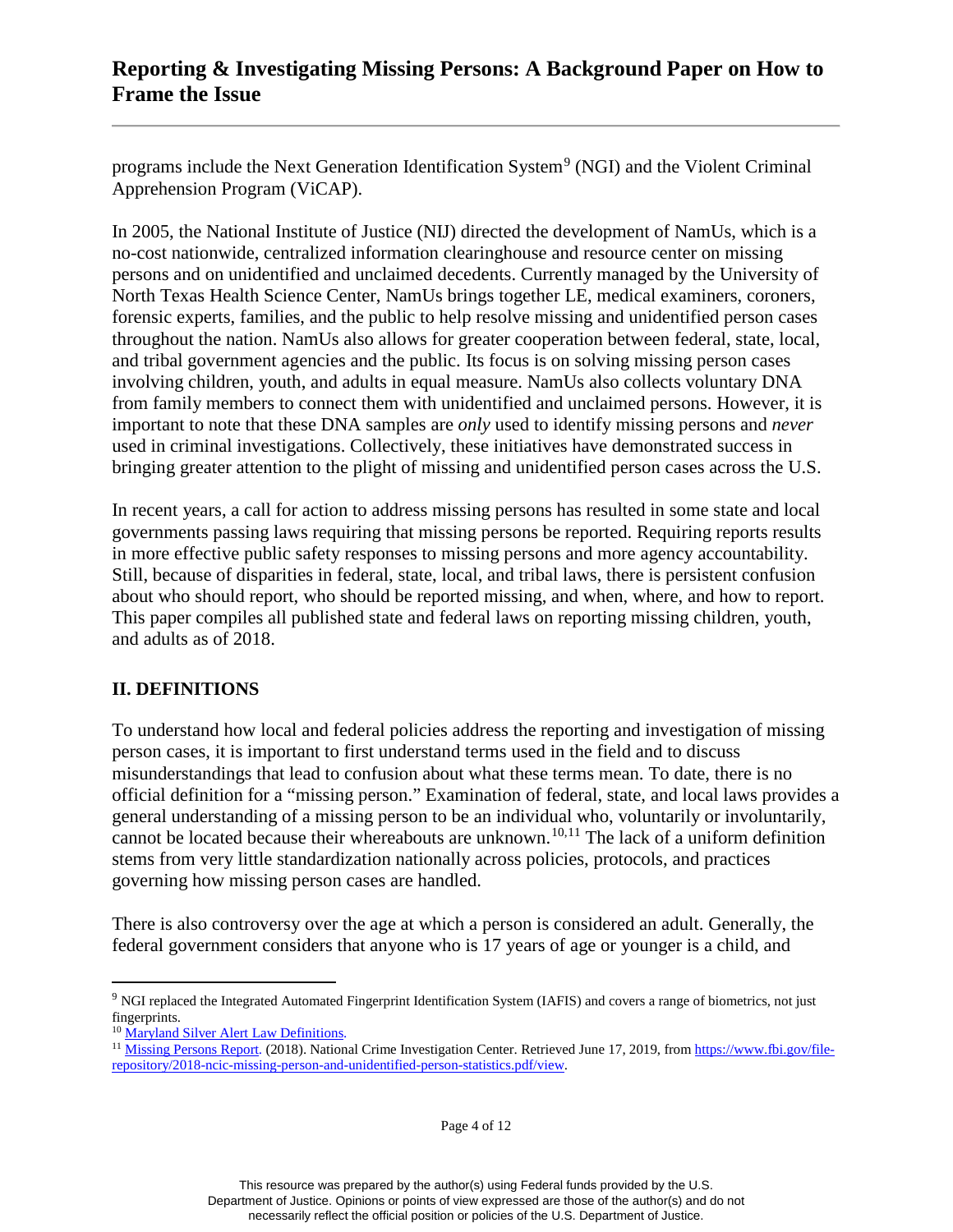anyone who is 21 years of age or older is an adult. In some jurisdictions, missing person cases of individuals between 18 and 20 years of age are classified as children and given priority. However, some states make further classifications by age. For example, North Dakota makes distinctions between children who are younger than 13 and those who are younger than 17.<sup>[12](#page-6-0)</sup> Similar distinctions exist in the laws and ordinances of several other states and counties. Consideration of these definitions is necessary to understanding the manner in which federal, state, local, and tribal laws in the U.S. are written.

#### **III. FEDERAL AND STATE LAWS**

#### *Laws Governing Children and Youths*

#### *Federal Laws*

Several existing federal laws mandate reporting for missing children. The 1990 National Child Search Assistance Act<sup>13</sup> requires reports of missing children to be uploaded to NCIC's Missing Persons File as soon as they are taken. The Act defines a child as anyone who is 17 years of age or younger. It also requires the Attorney General to publish an annual statistical summary of the Missing Persons File, known as the "Missing Persons Report." Suzanne's Law, passed in 2003 and packaged in the Prosecutorial Remedies and Other Tools to End the Exploitation of Children Today Act,<sup>14</sup> expands upon this reporting by requiring LE officials to upload missing person cases for individuals between 18 and 21 years of age to NCIC as soon as reports are taken. These laws help prioritize cases of missing children, expand access to resources for LE officials and the public, and implement clear guidelines to facilitate faster and more efficient case processing. In addition to these resources, federal programs like NCMEC, NamUs, and CODIS also allow LE officials, medical examiners (ME), or coroners  $(C)$  — with the assistance of family members — to voluntarily upload case details. These programs act as force multipliers by bringing cases to the attention of a broader audience (i.e., federal, state, local, and tribal LE, ME/C offices, and the public) and provide more services and resources to resolve cases. Furthermore, for pressing cases, America's Missing: Broadcast Emergency Response (AMBER) Alert disseminates information to the general public about abducted children who are at immediate risk. Since its inception in 1956 to April 2019, the AMBER Alert System has safely recovered 957 children. These programs supplement existing policies and support families, LE, and service providers dedicated to bringing children home.

#### *State Laws*

State laws supplement federal laws. As of August 1, 2018, 49 states and the District of Columbia require the reporting of missing children. Forty-three states require the reporting of

Page 5 of 12

This resource was prepared by the author(s) using Federal funds provided by the U.S. Department of Justice. Opinions or points of view expressed are those of the author(s) and do not necessarily reflect the official position or policies of the U.S. Department of Justice.

 $\overline{a}$ <sup>12</sup> [North Dakota Century Code, Chapter 14-09: Parent and Child.](https://www.legis.nd.gov/cencode/t14c09.pdf#nameddest=14-09-35)

<span id="page-6-1"></span><span id="page-6-0"></span><sup>13 &</sup>quot;S. 2317 — 101st Congress: National Child Search Assistance Act." www.congress.us. 1990. June 11, 2019

<span id="page-6-2"></span><sup>&</sup>lt;sup>14</sup> "S. 151 — 101st Congress: Prosecutorial Remedies and Other Tools to End the Exploitation of Children Today Act." www.congress.us. 2003. June 11, 2019 [<https://www.congress.gov/bill/108th-congress/senate-bill/151>](https://www.congress.gov/bill/108th-congress/senate-bill/151)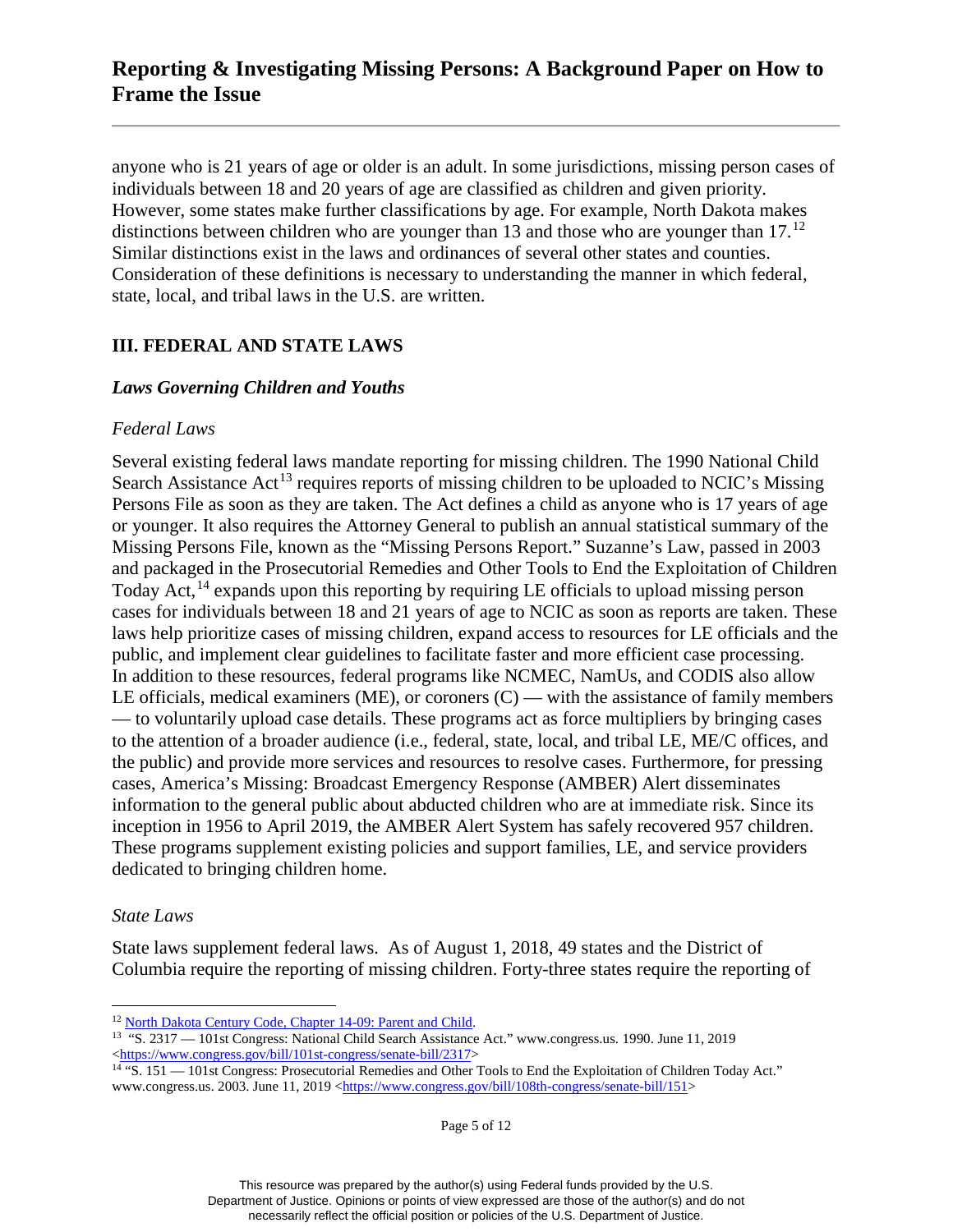located missing children. State laws vary widely in their requirements, as do their definitions of who constitutes a child, youth, or adult. Appendix 1 lists the laws that require the reporting of missing children, by state.

#### *Laws Governing Adults*

#### *Federal Laws*

There are no federal laws governing the reporting or investigation of missing person cases. However, the federal government, through the U.S. Department of Justice, has established several programs and resources to assist federal, state, local, and tribal LE in their efforts to locate missing adults. In general, adult missing person cases fall under state, local, and tribal jurisdictions who may have their own laws and ordinances that govern how these cases are reported and investigated.

LE agents have the option of entering adult missing persons' DNA and case details into a number of federally managed databases in addition to their own LE case management system. As with missing children cases, NCIC, CODIS, and NamUs accept reports on missing adults from federal, state, local, and tribal LE. In addition, NamUs allows members of the general public to review cases. Family members of missing persons can also enter data, which are then vetted by a LE agency. Any LE-sensitive data can only be reviewed by authorized LE personnel. Although LE is encouraged to upload missing person cases to these systems, very few states officially require agencies to do so. Exceptions include Arkansas, Illinois, Michigan, New Mexico, New York, Oklahoma, and Tennessee.

#### *State Laws*

More states are addressing the problem of missing adults by passing legislation that requires reporting of missing adults. Recognizing the need for expedited investigation, most states have abolished the mandatory minimum waiting period to report a missing adult. Some of these laws require LE to upload missing person data to local and federal databases, but there are no penalties for LE agencies that choose not to share case data, including when missing persons have been located.

In addition to codified laws, some states have also implemented a Silver Alert System. This Alert disseminates information about individuals over the age of 65 who exhibit signs of dementia and may be at risk of harm. As with other initiatives concerning missing adults, the Silver Alert System is not standardized across the U.S. However, there is ongoing support to implement such a law, both locally and federally.

Appendix 2 lists existing state laws on reporting and investigating missing adult cases. Together, states have implemented a patchwork of laws that cover missing person cases across the country. Improved standardization across state laws will produce a more cohesive strategy to tackle the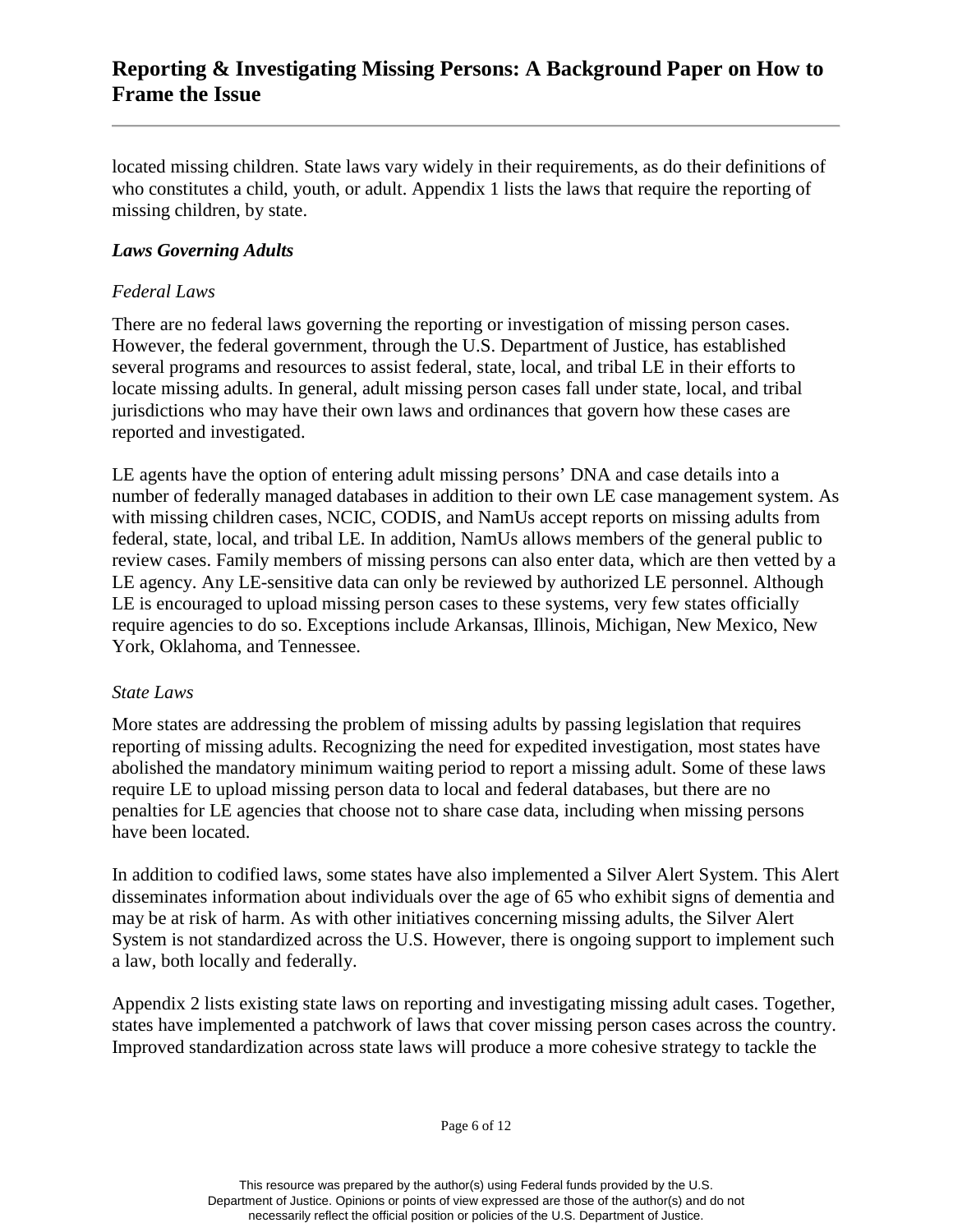issue. In addition, federal policymakers have introduced a number of pending statutes that are before the U.S. Congress.

## **IV. CONCLUSIONS**

The number of missing persons, both reported and unreported, is a "silent mass disaster"<sup>[15](#page-8-0)</sup> in need of attention all across the nation. Governments at all levels are examining current laws, drafting new legislation, and/or advocating for policies and practices that support missing person cases, families, and LE agencies. The issue of missing adults is especially salient, as the actual number of missing adults is currently unknown. Furthermore, laws requiring the reporting of missing adults are sparse and unstandardized. A first step to addressing this problem is to learn how communities manage cases of missing persons and how the federal government can increase support to families, LE, and communities.

## **V. QUESTIONS TO FRAME THE ISSUE**

## *Challenges of Reporting and Investigating Missing Persons*

Reporting, investigating, and resolving missing person cases remains a challenge for law enforcement (LE). This is partially due to the lack of standardized reporting protocols across jurisdictions. Answers to the following questions from key stakeholders, like tribal governments and LE, can help identify barriers to reporting and investigating missing person cases and produce viable and effective solutions:

- In communities with established tribal LE, what are the biggest obstacles faced when agencies encounter or try to report a missing person case? What are possible solutions?
- In those communities that do not have tribal LE, what are the largest obstacles encountered when reporting a missing person case? What are possible solutions?
- What can be done to improve the public safety response to missing person cases?
- In order to successfully report, investigate, and resolve missing person cases, what resources and assistance do tribal governments need?

#### *Jurisdiction*

 $\overline{a}$ 

A major challenge of LE in Indian country is navigating jurisdictional authority. Missing person cases, in which persons may migrate across state and tribal communities, can become especially complicated when LE must collaborate across jurisdictions to solve a case. Many factors determine when and how LE agencies collaborate on such cases. Some factors may include

<span id="page-8-0"></span><sup>15</sup> Craig, E. (2016). The Role of the Anthropologist in the Application of NamUs. *Academic Forensic Pathology*, 6(3). Doi 10.23907/2016.043.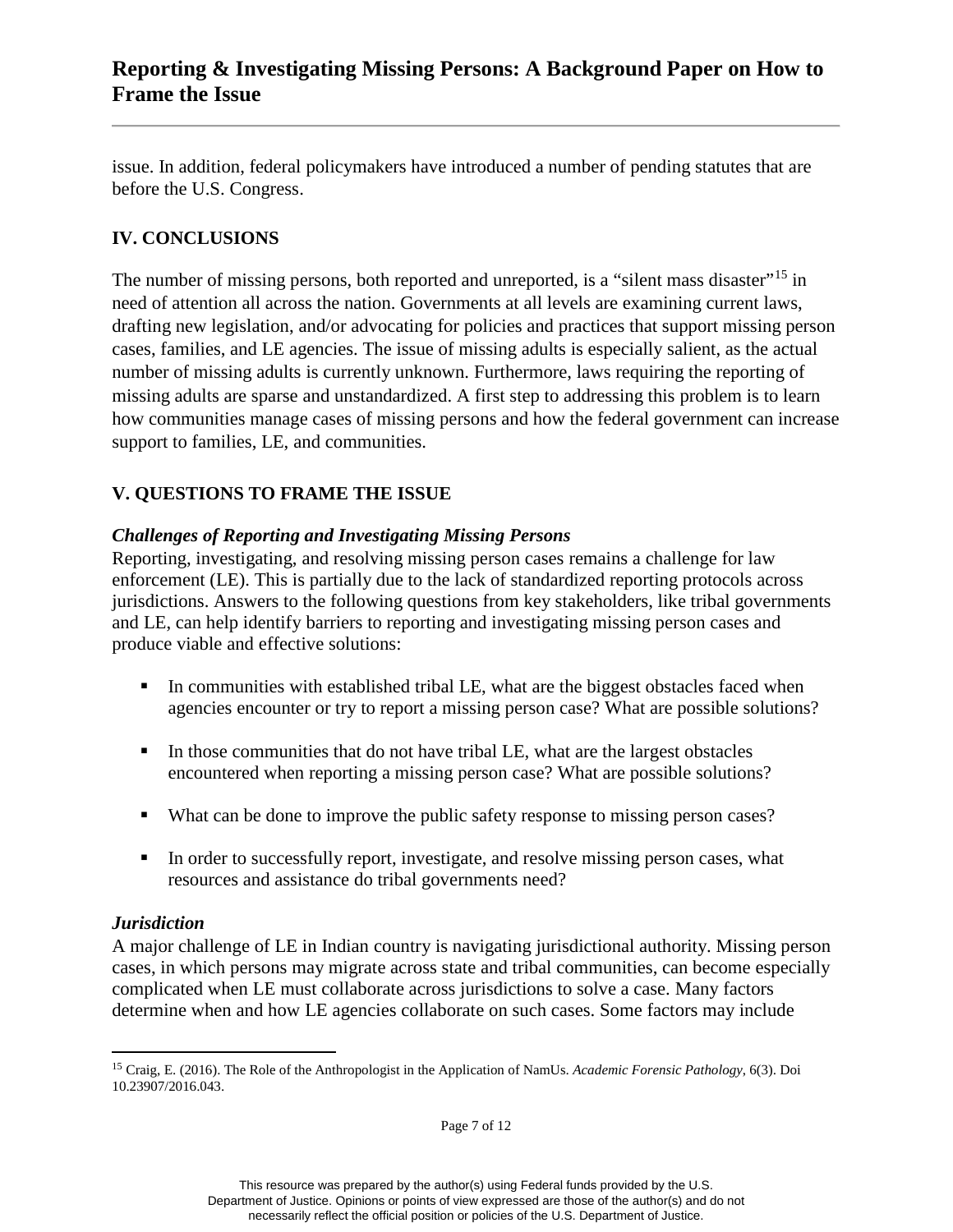whether a child or an adult is reported missing; the order in which local and federal agencies must be brought in on a case; who is responsible for taking a report, collecting evidence, and initiating an investigation; and where the crime occurs.

- What protocols should be enacted to respond to, investigate, and resolve missing person cases?
- What can tribal governments and/or family members of a missing person do if (or when) LE agencies are unwilling to take a report and/or investigate a missing person case?
- What can be done to address jurisdictional conflicts around reporting, investigating, and resolving missing person cases?
- What resources are needed to address jurisdictional conflicts around reporting, investigating, and resolving missing person cases?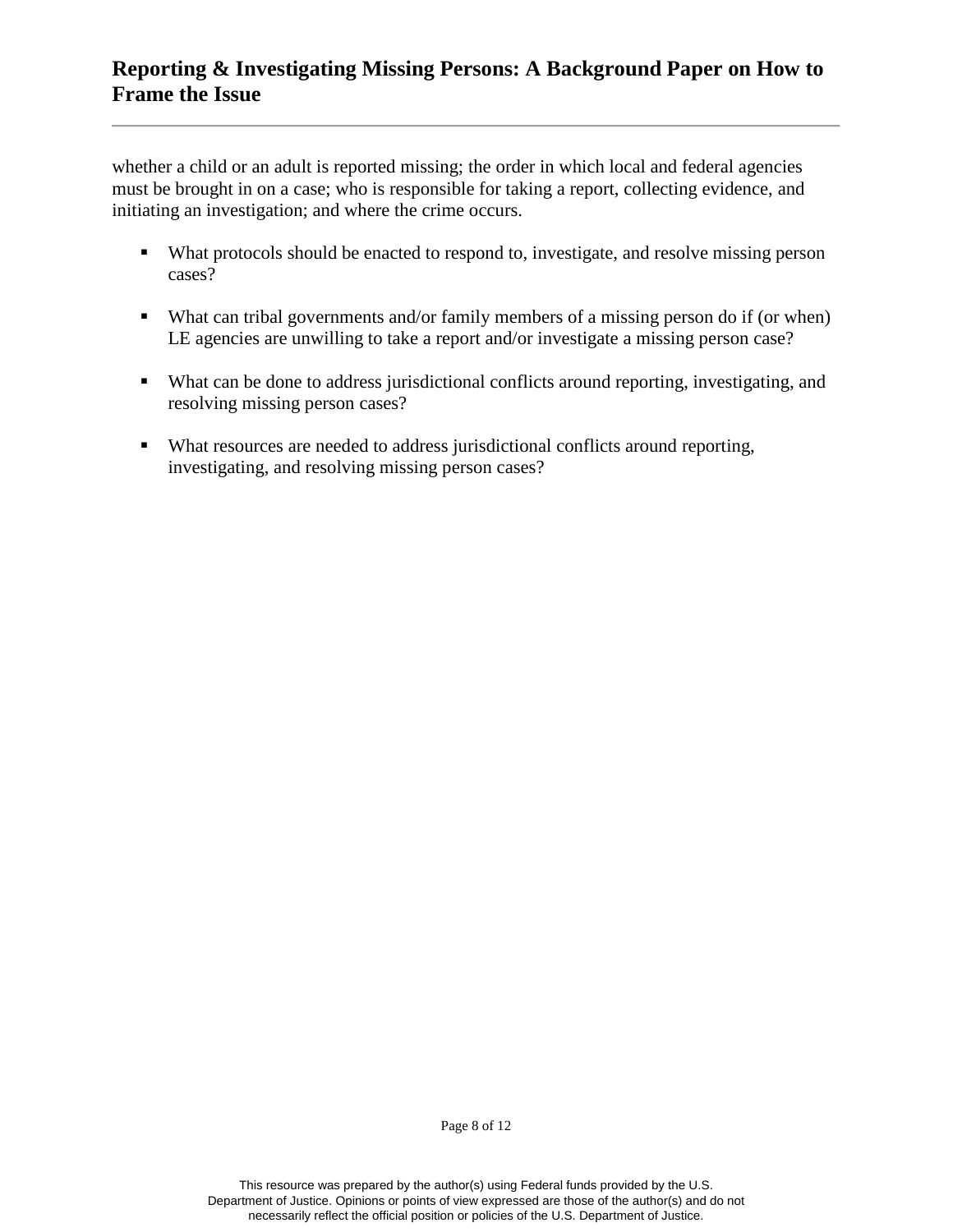| <b>State</b>   | Does state law require<br>reporting of missing<br>children? | Does state law require<br>reporting of located<br>missing children? | <b>State law codes</b>                      |
|----------------|-------------------------------------------------------------|---------------------------------------------------------------------|---------------------------------------------|
| Alabama        | Yes                                                         | Yes                                                                 | Ala. Code §§ 26-19-1 et seq.                |
| Alaska         | Yes                                                         | Yes                                                                 | Alaska Stat. § 47.10.141                    |
| Arizona        | Yes                                                         | Yes                                                                 | Ariz. Rev. Stat. § 15-829(D)(2)             |
| Arkansas       | Yes                                                         | Yes                                                                 | Ark. Code Ann. § 12-12-205.                 |
| California     | Yes                                                         | Yes                                                                 | Cal. Penal Code § 14205 et seq.             |
| Colorado       | Yes                                                         | Yes                                                                 | Colo. Rev. Stat. § 24-33.5-415.1            |
| Connecticut    | Yes                                                         | Yes                                                                 | Conn. Gen. Stat. §§ 7-282c; 29-1e           |
| Delaware       | Yes                                                         | Yes                                                                 | Del. Code Ann. tit. 11, § 8542 et seq.      |
| $\rm DC$       | Yes                                                         | No                                                                  | $§$ 4-1323.01                               |
| Florida        | Yes                                                         | Yes                                                                 | Fla. Stat. Ann. § 937.021 et seq.           |
| Georgia        | Yes                                                         | N <sub>o</sub>                                                      | Ga. Code Ann. § 35-3-80                     |
| Hawaii         | Yes                                                         | No                                                                  | Haw. Rev. Stat. § 577-27                    |
| Idaho          | Yes                                                         | Yes                                                                 | Idaho Code § 18-4508 et seq.                |
| Illinois       | Yes                                                         | Yes                                                                 | 325 Ill. Comp. Stat. 40/2                   |
| Indiana        | Yes                                                         | Yes                                                                 | Ind. Code §§ 10-13-5-35; 10-13-5-4          |
| Iowa           | Yes                                                         | Yes                                                                 | Iowa Code §§ 694.1; 694.10                  |
| Kansas         | Yes                                                         | Yes                                                                 | Kan. Stat. Ann. § 75-712c                   |
| Kentucky       | Yes                                                         | Yes                                                                 | Ky. Rev. Stat. Ann. § 17.450 et seq.        |
| Louisiana      | Yes                                                         | Yes                                                                 | La. Rev. Stat. Ann. §§ 40:2521; 46:1431     |
| Maine          | Yes                                                         | Yes                                                                 | Me. Rev. Stat. Ann. tit. 25, § 2153 et seq. |
| Maryland       | Yes                                                         | Yes                                                                 | Md. Code Ann., Fam. Law § 9-401 et seq.     |
| Massachusetts  | Yes                                                         | Yes                                                                 | Mass. Gen. Laws ch. 22A, § 1                |
| Michigan       | Yes                                                         | Yes                                                                 | Mich. Comp. Laws § 28.258                   |
| Minnesota      | Yes                                                         | Yes                                                                 | Minn. Stat. § 299C.52 et seq.               |
| Mississippi    | Yes                                                         | Yes                                                                 | None found                                  |
| Missouri       | Yes                                                         | Yes                                                                 | Mo. Rev. Stat. § 43.400 et seq.             |
| Montana        | Yes                                                         | Yes                                                                 | Mont. Code Ann. § 44-2-502 et seq.          |
| Nebraska       | Yes                                                         | Yes                                                                 | Neb. Rev. Stat. § 43-2003                   |
| Nevada         | Yes                                                         | Yes                                                                 | Nev. Rev. Stat. § 432.150                   |
| New Hampshire  | Yes                                                         | Yes                                                                 | N.H. Rev. Stat. Ann. § 169-E:1 et seq.      |
| New Jersey     | Yes                                                         | Yes                                                                 | N.J. Stat. § 52:17B-9.8a                    |
| New Mexico     | Yes                                                         | Yes                                                                 | N.M. Stat. Ann. § 32A-14-2 et seq.          |
| New York       | Yes                                                         | Yes                                                                 | New York State Executive Law § 837-e        |
| North Carolina | Yes                                                         | Yes                                                                 | N.C. Gen. Stat. § 143B-1010 et seq.         |
| North Dakota   | Yes                                                         | Yes                                                                 | N/A                                         |
| Ohio           | Yes                                                         | Yes                                                                 | Ohio Rev. Code Ann. § 2901.30               |
| Oklahoma       | Yes                                                         | No                                                                  | Okla. Stat. tit. 74, § 150.12A              |
| Oregon         | Yes                                                         | No                                                                  | N/A                                         |
| Pennsylvania   | Yes                                                         | Yes                                                                 | N/A                                         |

## **Appendix 1. Established State Laws Requiring the Reporting of Missing Children to NCIC**

Page 9 of 12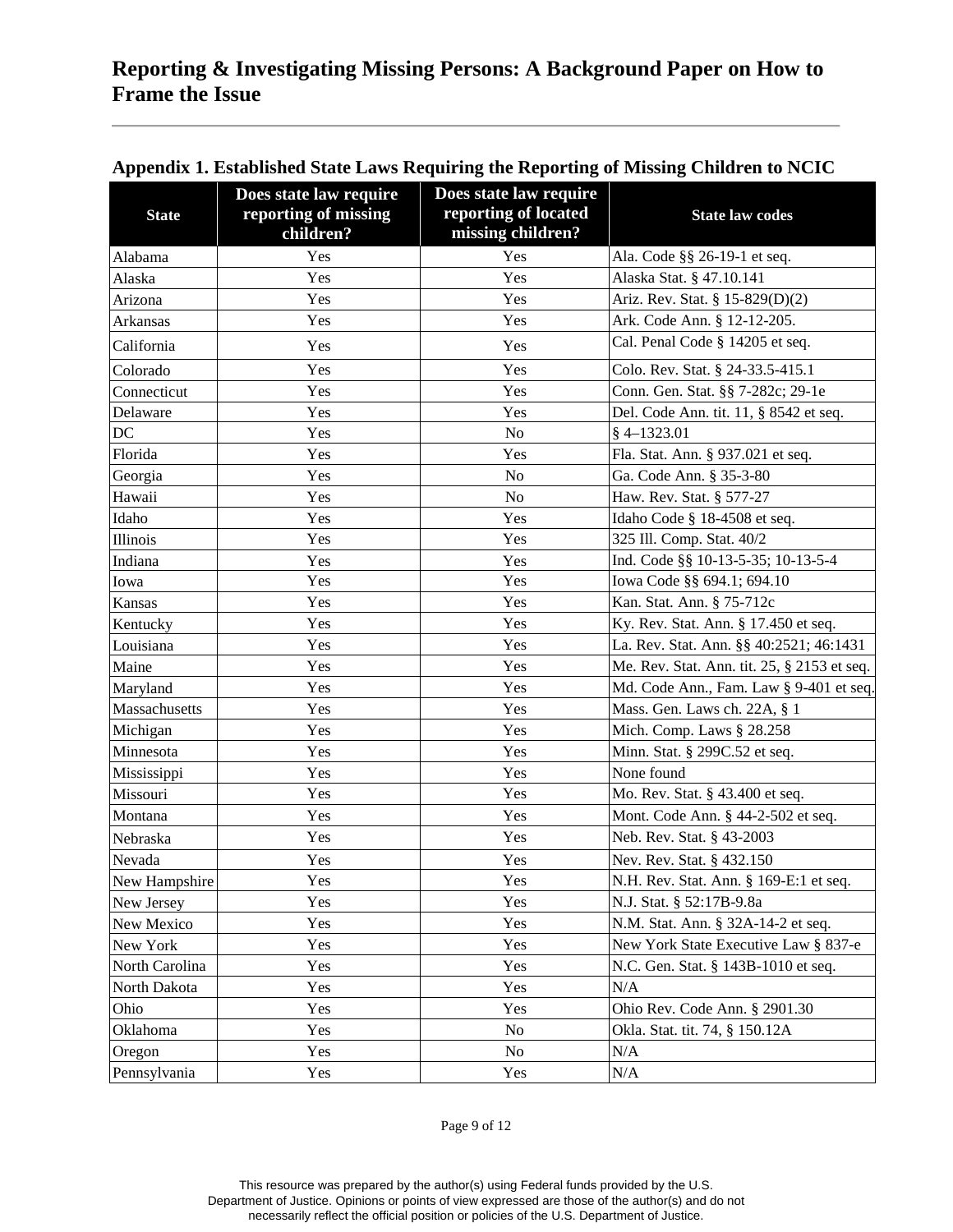| <b>State</b>   | Does state law require<br>reporting of missing<br>children?  | Does state law require<br>reporting of located<br>missing children? | <b>State law codes</b>                 |
|----------------|--------------------------------------------------------------|---------------------------------------------------------------------|----------------------------------------|
| Rhode Island   | <b>Yes</b>                                                   | N <sub>0</sub>                                                      | R.I. Gen. Laws § 42-28.8-3, et seq.    |
| South Carolina | <b>Yes</b>                                                   | Yes                                                                 | S.C. Code Ann. § 23-3-210              |
| South Dakota   | Yes                                                          | Yes                                                                 | S.D. Codified Laws $\S$ 22-19-14       |
| Tennessee      | <b>Yes</b>                                                   | Yes                                                                 | Tenn. Code Ann. § 37-10-201            |
| Texas          | <b>Yes</b>                                                   | Yes                                                                 | Tex. Code Crim. Proc. Ann. art. 63.001 |
| Utah           | <b>Yes</b>                                                   | Yes                                                                 | Utah Code Ann. §§ 26-2-27; 53-10-203   |
| Vermont        | Yes                                                          | Yes                                                                 | Vt. Stat. Ann. tit. 20, § 1820         |
| Virginia       | <b>Yes</b>                                                   | Yes                                                                 | Va. Code Ann. §§ 52-32; 15.2-1718      |
| Washington     | Yes                                                          | Yes                                                                 | N/A                                    |
| West Virginia  | Yes                                                          | Yes                                                                 | W. Va. Code §§ 49-9-2 et seq.          |
| Wisconsin      | Yes                                                          | N <sub>0</sub>                                                      | N/A                                    |
| Wyoming        | N <sub>0</sub>                                               | N <sub>o</sub>                                                      | N/A                                    |
| <b>Totals</b>  | 49 states & D.C. require<br>reporting of missing<br>children | 43 states require<br>reporting of located<br>missing children       |                                        |

A child is defined by NCIC as individuals under the age of 17. For reporting purposes, individuals between the ages of 18 and 20 are treated similarly to individuals under 18 years old. (Adapted from Protected Innocence Challenge, 2018 National State Law Survey: Missing Child Reporting. Data procured on June 11, 2019.)

Page 10 of 12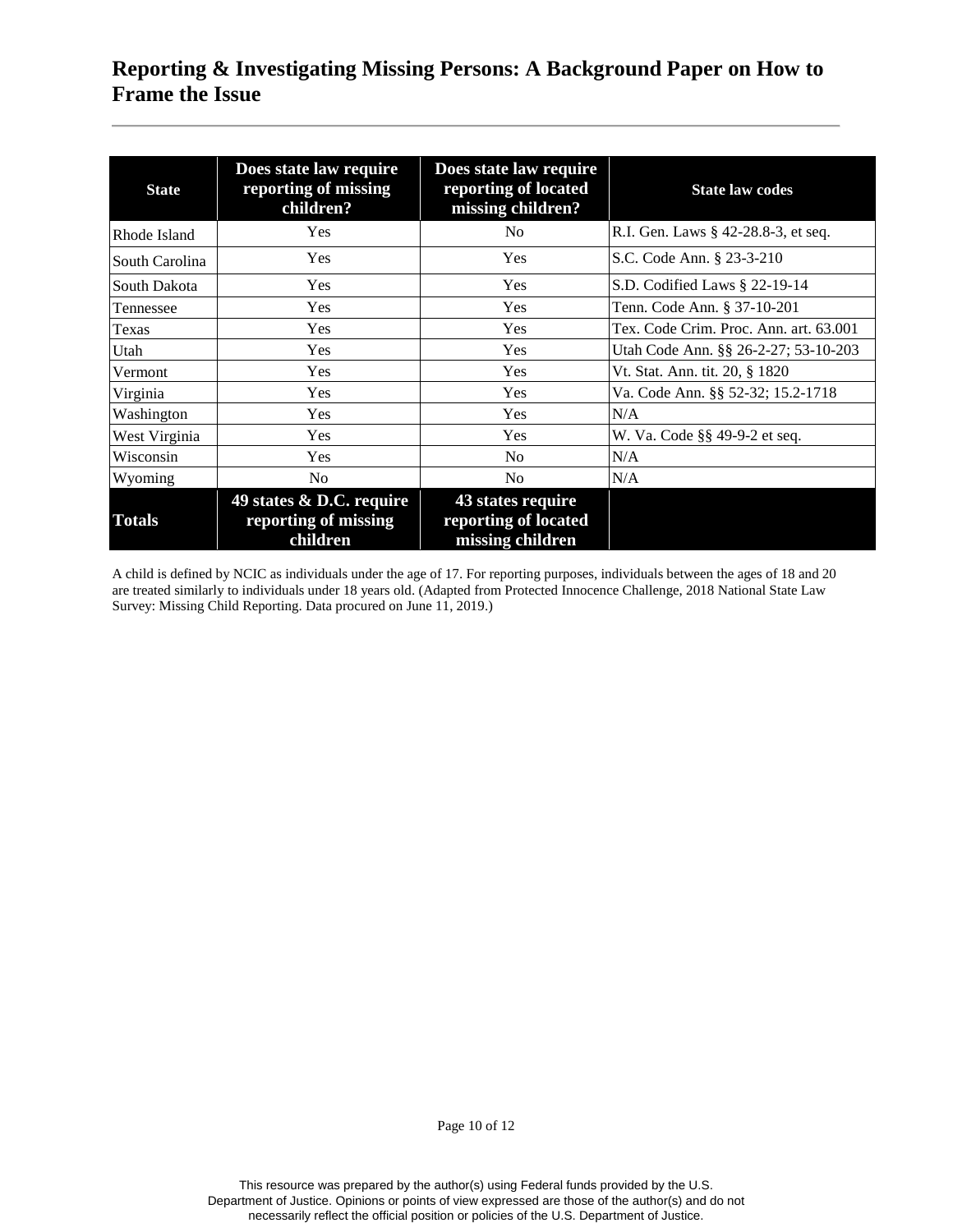| <b>State</b>    | Does state law<br>require reporting of<br>missing adults? | <b>Required databases</b><br>to upload to | <b>State law codes</b>                                   |
|-----------------|-----------------------------------------------------------|-------------------------------------------|----------------------------------------------------------|
| Alabama         | Yes                                                       | NCIC via ACMEC                            | Ala. Code §§ 26-19-7                                     |
| Alaska          | Yes                                                       | NCIC via AK MPC                           | 18.65.620                                                |
| Arizona         | None found                                                | Not specified                             | HB 2169, CHAPTER 51                                      |
| <b>Arkansas</b> | Yes                                                       | NamUs MPUP;<br>NCIC via ACIC & MPIC       | HOUSE BILL 1881; Ark. Code Ann.<br>§ 12-12-205           |
| California      | Yes                                                       | NCIC via CA MPC                           | Cal. Penal Code § 14205 et seq.                          |
| Colorado        | Yes                                                       | Not specified                             | Colo. Rev. Stat. § 16-2.7-101 et seq.                    |
| Connecticut     | Yes                                                       | <b>NCIC</b>                               | Public Act 11-102; CT Gen Stat § 29-1f, et<br>seq.       |
| Delaware        | Yes                                                       | Not specified                             | Del. Code Ann. tit. 11, § 8531, et seq.                  |
| DC              | None found                                                | Not specified                             | N/A                                                      |
| Florida         | Yes                                                       | FCIC & NCIC; FL MEPIC                     | Fla. Stat. Ann. § 937.0201 et seq.                       |
| Georgia         | None found                                                | Not specified                             | Ga. Code § 35-1-18                                       |
| Hawaii          | None found                                                | Not specified                             | N/A                                                      |
| Idaho           | Yes                                                       | NCIC via ID MPC                           | § 18-4512.1, et seq.                                     |
| Illinois        | Yes                                                       | NamUs MPUP; to CODIS                      | Public Act 100-0901; § 50-722/5, et seq.                 |
| Indiana         | Yes                                                       | ViCAP, NCIC                               | Code $§$ 5-2-17-1, et seq.                               |
| Iowa            | Yes                                                       | <b>IO MPC</b>                             | Iowa § 694.1, et seq.                                    |
| Kansas          | Yes                                                       | Not specified                             | Kan. Stat. § 75-712c                                     |
| Kentucky        | None found                                                | Not specified                             | N/A                                                      |
| Louisiana       | None found                                                | Not specified                             | N/A                                                      |
| Maine           | None found                                                | <b>NCIC</b>                               | None found                                               |
| Maryland        | Yes                                                       | None specified                            | Md. Code § 3-601, et seq.                                |
| Massachusetts   | Yes                                                       | Not specified                             | Mass. Code $\S$ 22a-1, et seq.                           |
| Michigan        | Yes                                                       | NamUs MPUP; UCR via MPC                   | 1968 Penn. 319; Mi. Code § 28-258, et seq.               |
| Minnesota       | Yes                                                       | <b>NCIC</b>                               | Minn. Stat. § 299C.52 et seq.                            |
| Mississippi     | None found                                                | Not specified                             | N/A                                                      |
| Missouri        | Yes                                                       | <b>NCIC &amp; MULES</b>                   | § 3 Ch 4.D; § 43.401, et seq.                            |
| Montana         | None found                                                | <b>MMPC</b>                               |                                                          |
| Nebraska        | Yes                                                       | NCIC via NE MPIC                          | Neb. Code § 29-212, et seq.                              |
| Nevada          | None found                                                | Not specified                             | N/A                                                      |
| New Hampshire   | Yes                                                       | <b>NCIC</b>                               | N.H. Code § VII-106-6, et seq.                           |
| New Jersey      | Yes                                                       | ViCAP, NJ Forensic DNA Lab                | N.J. Code §52:17B-212, et seq.                           |
| New Mexico      | Yes                                                       | NCIC via MPIC                             | N.M. Code §29-15-1, et seq.                              |
| New York        | Yes                                                       | NamUs MPUP                                | Bill A10278- Amd § 838, Exec L; NY CPLR<br>§ 4527 (2012) |
| North Carolina  | Yes                                                       | NC CMP/NCIC                               | $$143B-1010$                                             |

#### **Appendix 2. Established State Laws Requiring Taking Reports of Missing Adults and Reporting Them to State and Federal Missing Person (MP) Databases**

Page 11 of 12